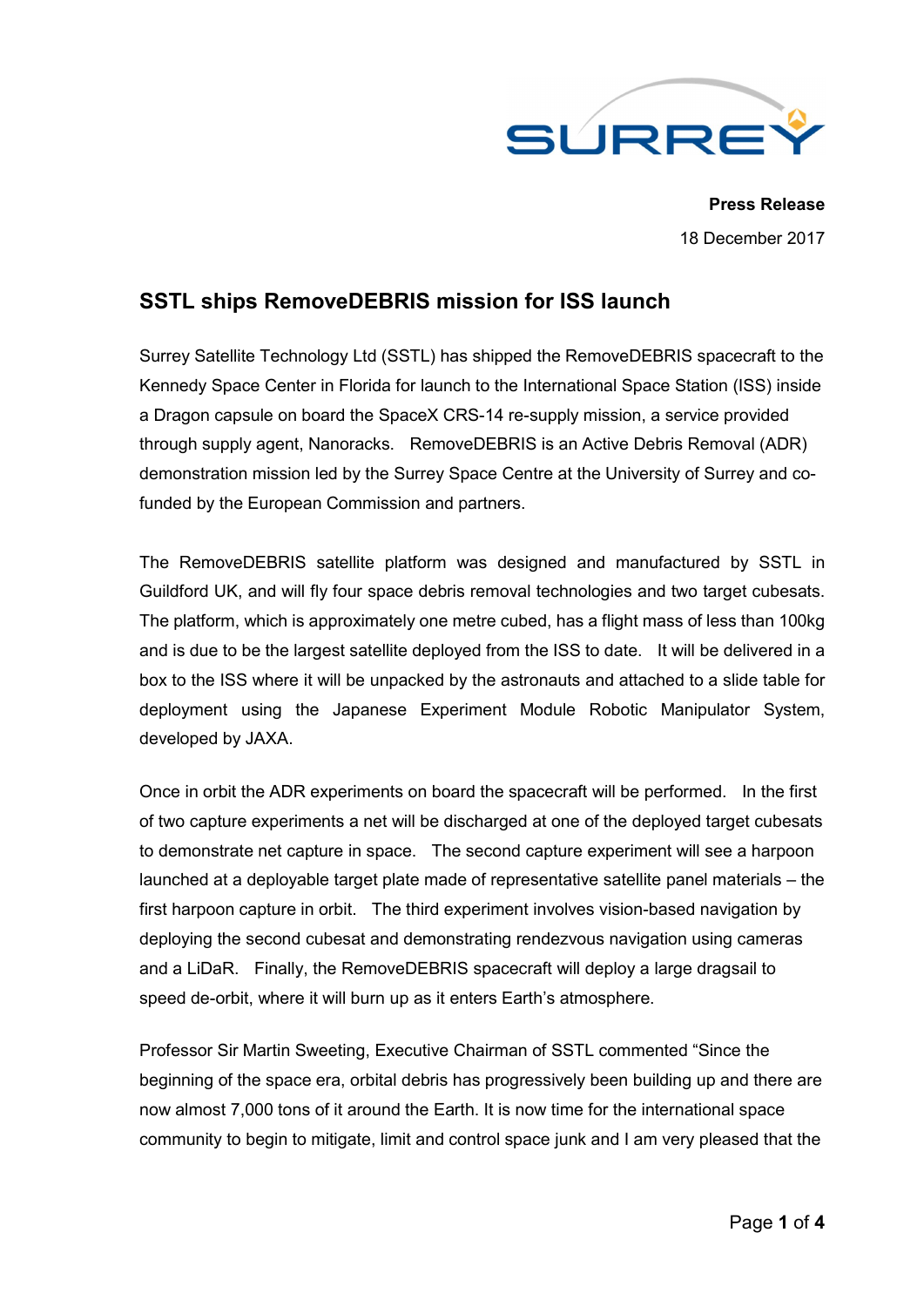

RemoveDEBRIS consortium is leading the way with an innovative ADR mission which I hope will be a precursor to future operational ADR missions."

"This is an excellent example of what can be achieved when Industry and Academia are working together to tackle real problems" said Prof G Aglietti, Director of the Surrey Space Centre, and current Principal Investigator for the project.

The RemoveDEBRIS mission, which started in 2013 and at peak times has had more than 60 people assigned to the mission, is led by the Surrey Space Centre and draws on the expertise of some of Europe's most prominent space companies and institutions.

- Mission & Consortium coordination Surrey Space Centre (UK)
- Satellite system engineering ASF (France)
- Platform & Avionics SSTL (UK)
- $\bullet$  Harpoon Airbus (UK)
- $\bullet$  Net Airbus (Germany)
- Vision Based Navigation CSEM (Switzerland)/INRIA/Airbus (Toulouse)
- Cubesat dispensers Innovative solutions in space (Holland)
- Target cubesats Surrey Space Centre (UK)/STE
- Dragsail Surrey Space Centre (UK)

The project is co-funded by the European Commission and the research leading to these results has received funding from the European Union Seventh Framework Programme (FP7/2007-2013) under grant agreement n°607099.

# **ENDS**

# **Notes to editor:**

The full-size images for this press release, can be downloaded at http://www.sstl.co.uk /Press/SSTL-ships-RemoveDEBRIS-mission-for-ISS-launch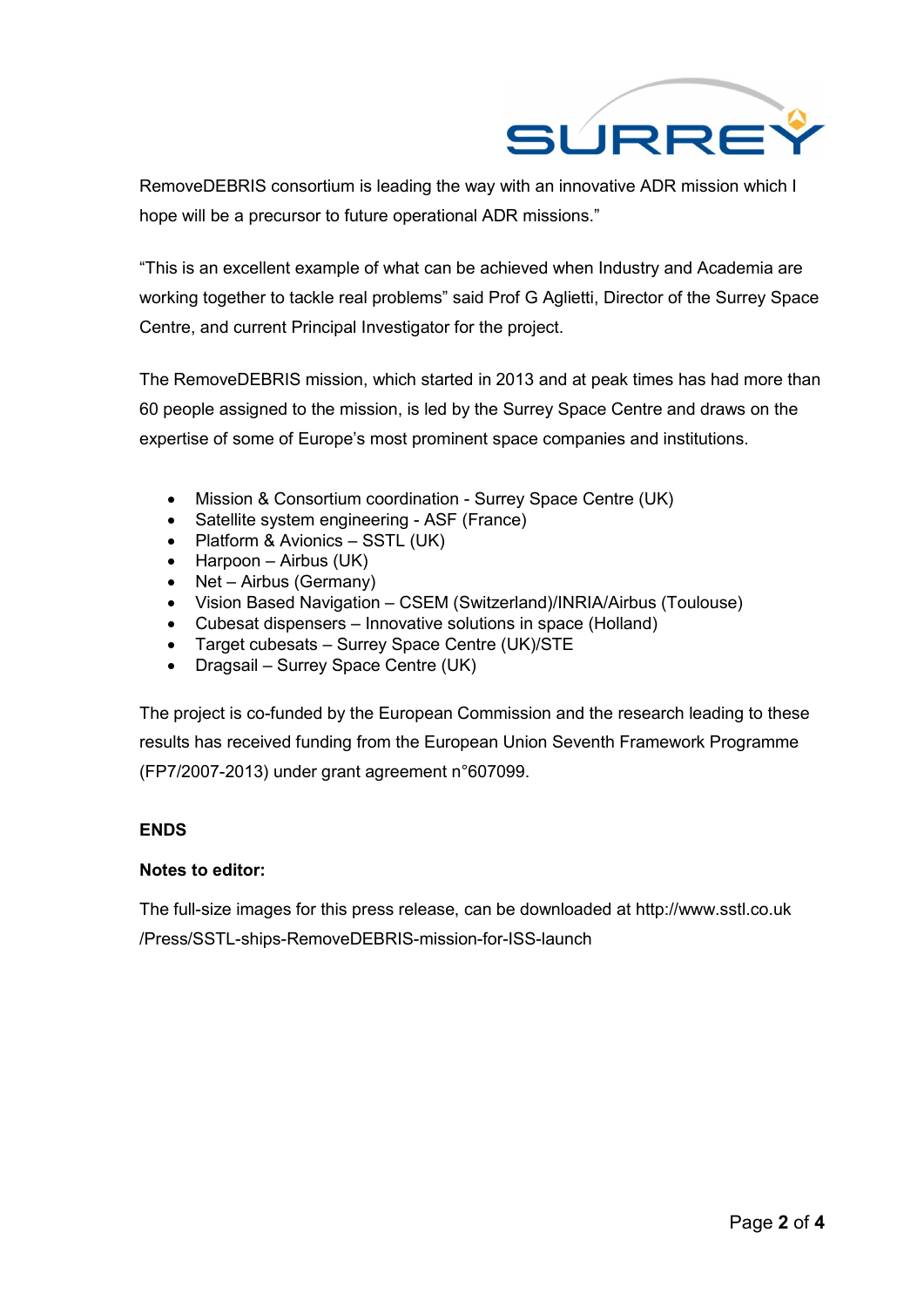



**Image 1: RemoveDEBRIS spacecraft during final assembly at SSTL. Credit SSTL/Max Alexander.**



**Image 2: RemoveDEBRIS payload panel: the Harpoon target is visible bottom left, and the net is housed in the white container mid-centre. Credit SSTL/Max Alexander.**

**Press Contact:** Joelle Sykes, PR Manager, SSTL Tel: +44 (0)1483 804243 Mob: 07775 000853 Email: j.sykes@sstl.co.uk

## **About the Consortium**

RemoveDEBRIS is a low cost mission funded jointly by the European Commission (EU) and 10 partners. Surrey Space Centre (University of Surrey) leads the consortium. The